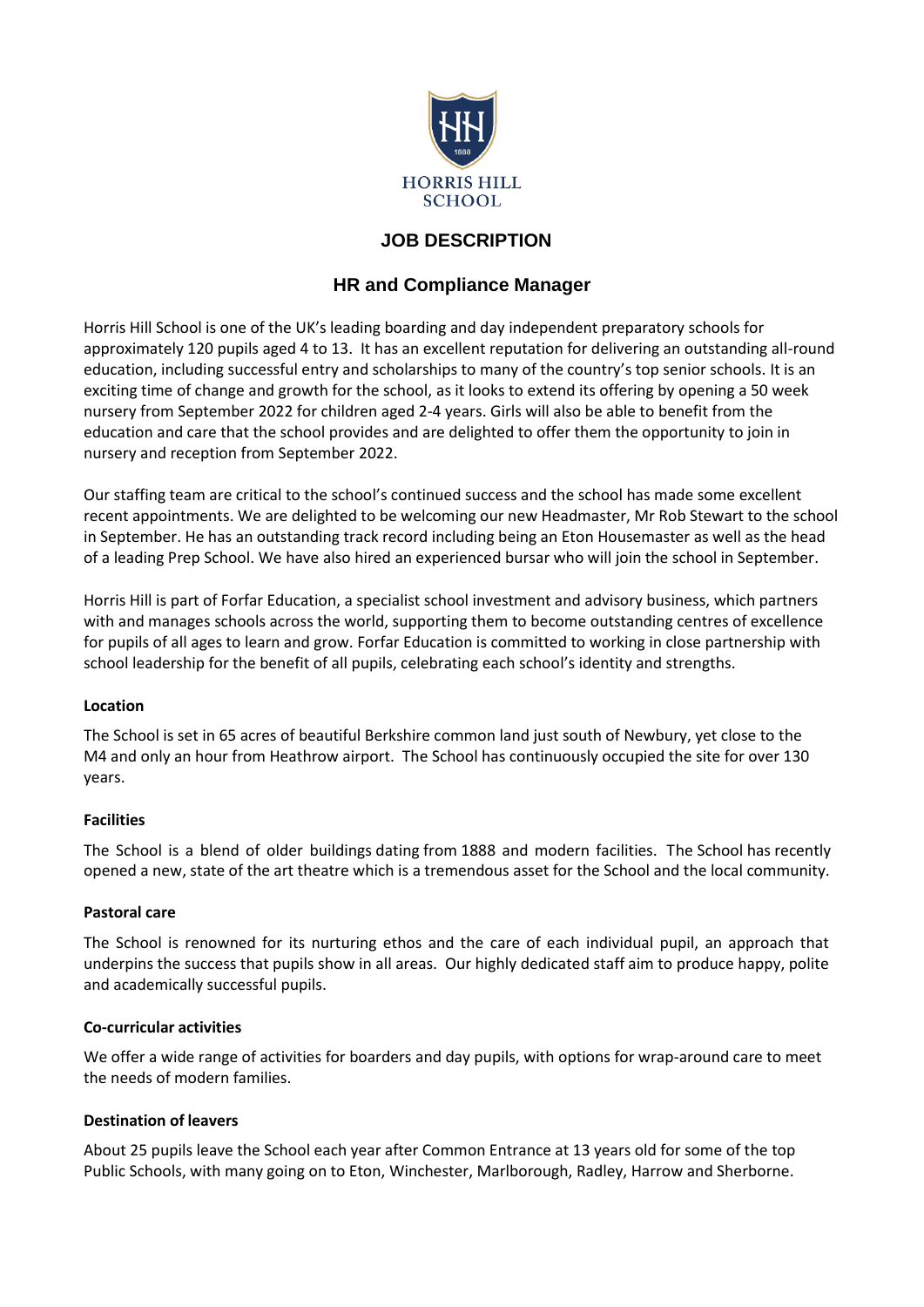## **The Role**

**Job Title:** HR and Compliance Manager

**Reports To:** Bursar

**Working Hours:** 37 hours per week with 1 hour for lunch. 8 week annual leave allowance

## **Main Duties and Responsibilities:**

## **HR Management**

- Oversee the HR function for the School
- Manage staff recruitment: Preparing and placing of adverts for academic and support staff; shortlisting; interviewing; making oral and written offers; drafting contracts of employment and other variations to terms and conditions of employment, obtaining written references
- Maintain accurate records of salary and responsibility allowances providing payroll with accurate and timely information affecting pay, including starters, leavers, absences, changes in contracts or salaries.
- Providing support to the Bursar with the payroll
- Maintain a staff training database and training records for academic and support staff
- Ensure an appropriate training and development programme is in place for all staff
- Book individual courses and arrange collective training, as required
- Prepare confidential HR correspondence including salary changes, disciplinary decisions, job offers and contract changes
- Maintain the Single Central Register of Appointments
- Carry out DBS checks and other pre-employment checks
- Responsible for overseeing staff handbook, sharing with all staff and ensuring an annual update is conducted alongside the Bursar
- Maintenance of all personnel files
- Record staff absences
- Manage new starter and leaver processes, including ensuring induction training is delivered and completed
- Support SMT and line managers with probation reviews.
- Support the School's performance management process, analysing training needs identified in performance reviews and from other sources
- Attend Safer Recruitment Training
- Support SMT on employment issues eg investigations, disciplinary, grievance and capability issues

## **Compliance**

- Develop, maintain and review the School's register of policies on an ongoing basis and ensure statutory policies are in place and up to date. Co-ordination of School policies with the respective authors to include drafting and staffing for approval
- Ensure policies are reviewed by authors, the Headmaster and Bursar, as appropriate, and are provided to Governors for review at the appropriate meetings
- Manage the policy review framework to meet the compliance requirements of the School and ensure that this is regularly updated in collaboration with senior leaders
- Maintain electronic copies of final versions of policies, updating central records and website as appropriate and required
- Publish new or updated policies to the relevant stakeholder groups including staff, peripatetic teachers, volunteers, sport coaches and ISI via appropriate medium such as website or ISI portal
- Attend ISI Training and seminars
- Complete and submit in a timely manner the required census data on behalf of the school
- Keep abreast of ISI inspection frameworks and ensure practice and policies are updated accordingly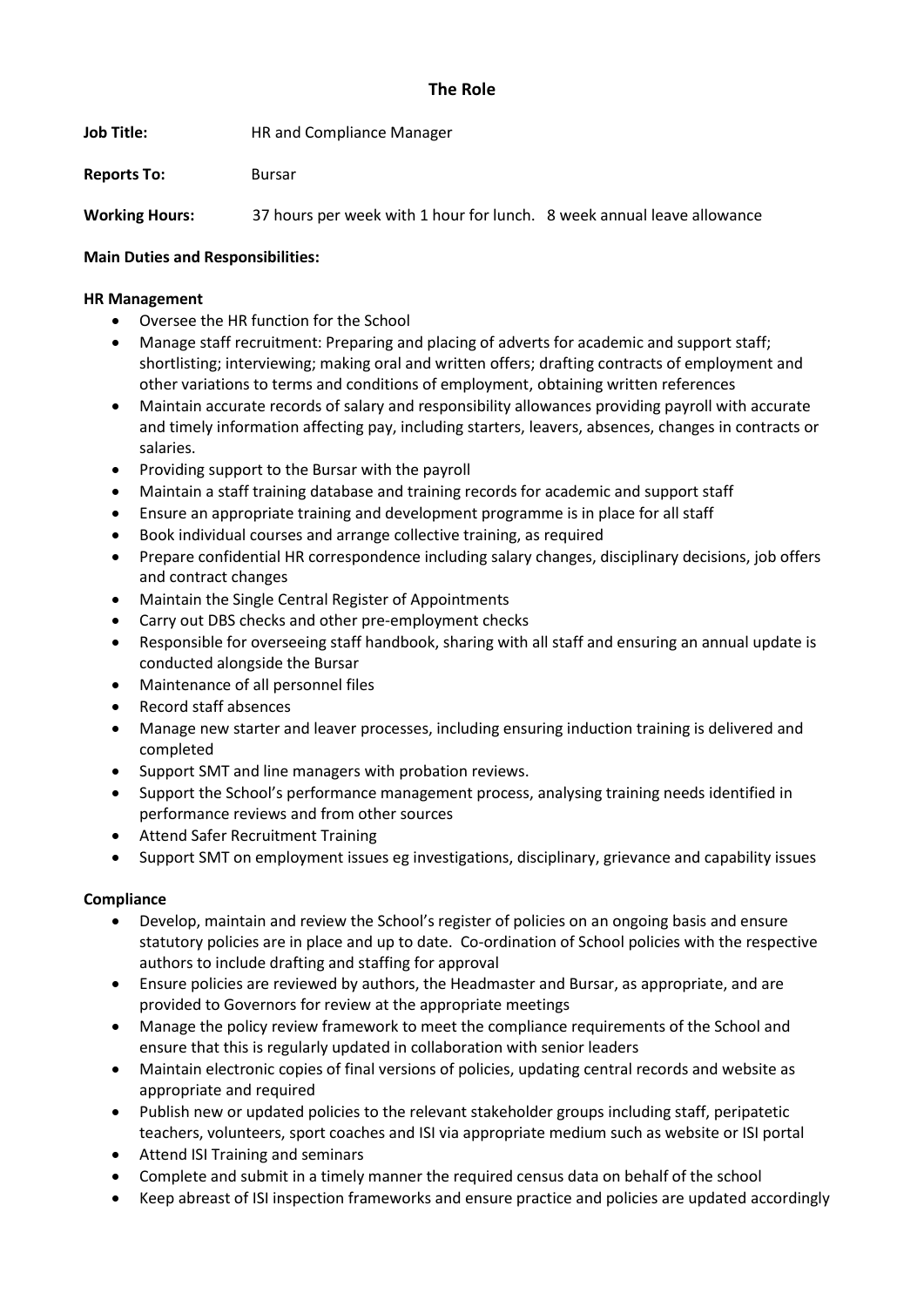- Ensure that all changes to and updates on relevant legislation, regulations and current guidance are brought to the attention of appropriate parties
- Circulate ISI compliance updates
- ISI compliance review in line with updates
- Act as custodian for all inspection documentation as prescribed by the ISI

## **Health & Safety**

- Support the Bursar with Health & Safety compliance throughout the School
- Liaise with the School's Health & Safety consultant
- Secretary to the Health & Safety Committee
- Attend the ISBA sponsored ROSPA course

## **Office Administration**

- To willingly provide administrative support to the broader school operations team where required to ensure the whole operations team is working cohesively and professionally
- To assist with school events where required, such as Horris Hill Day, Open Days and Sports Day

## **General Responsibilities**

- Ensures the safety and well-being of children at the School by adhering to and complying with the School's Child Protection and Safeguarding Policy at all times. Horris Hill School is committed to safeguarding children and promoting the welfare of children and young people and expects all employees, workers and volunteers to share this commitment.
- Attends training and staff INSET sessions organised by the School.
- Adheres at all times to Health and Safety legislation, and all school policies and procedures, to ensure their own safety and that of colleagues as well as pupils and visitors.
- Carries out any other reasonable duties as requested by members of the Senior Management Team.

This job description contains an outline of the typical functions of the job and is not an exhaustive or comprehensive list of all possible job responsibilities, tasks, and duties. The job holder's actual responsibilities, tasks, and duties might differ from those outlined in the job description, and other duties commensurate with this level of responsibility may be either permanently or temporarily assigned as part of the job.

#### **Person Specification – HR & Compliance Manager**

#### **Experience**

- 3-5 years experience of both HR and compliance, ideally in a school setting
- Track record of delivering generalist HR advice and support, with a customer centric approach
- Experience of dealing with inspections, either within or outside of a school environment
- Experience of working in a high volume environment with demonstrable ability to prioritise work and meet deadlines

### **Qualifications**

- CIPD qualification preferred but not essential
- Ideally degree educated with GCSE Mathematics and English at Grade C or above

#### **Skills, Knowledge and Ability**

- Excellent interpersonal and customer-facing skills with a warm and friendly manner, together with an ability to foster good working relationships with staff, pupils and parents/guardians.
- Be a team player, show initiative and work autonomously
- Excellent verbal and written communication skills
- High attention to detail and ability to consistently enter data and information accurately.
- Ability to work on own initiative to a high standard and to deadlines.